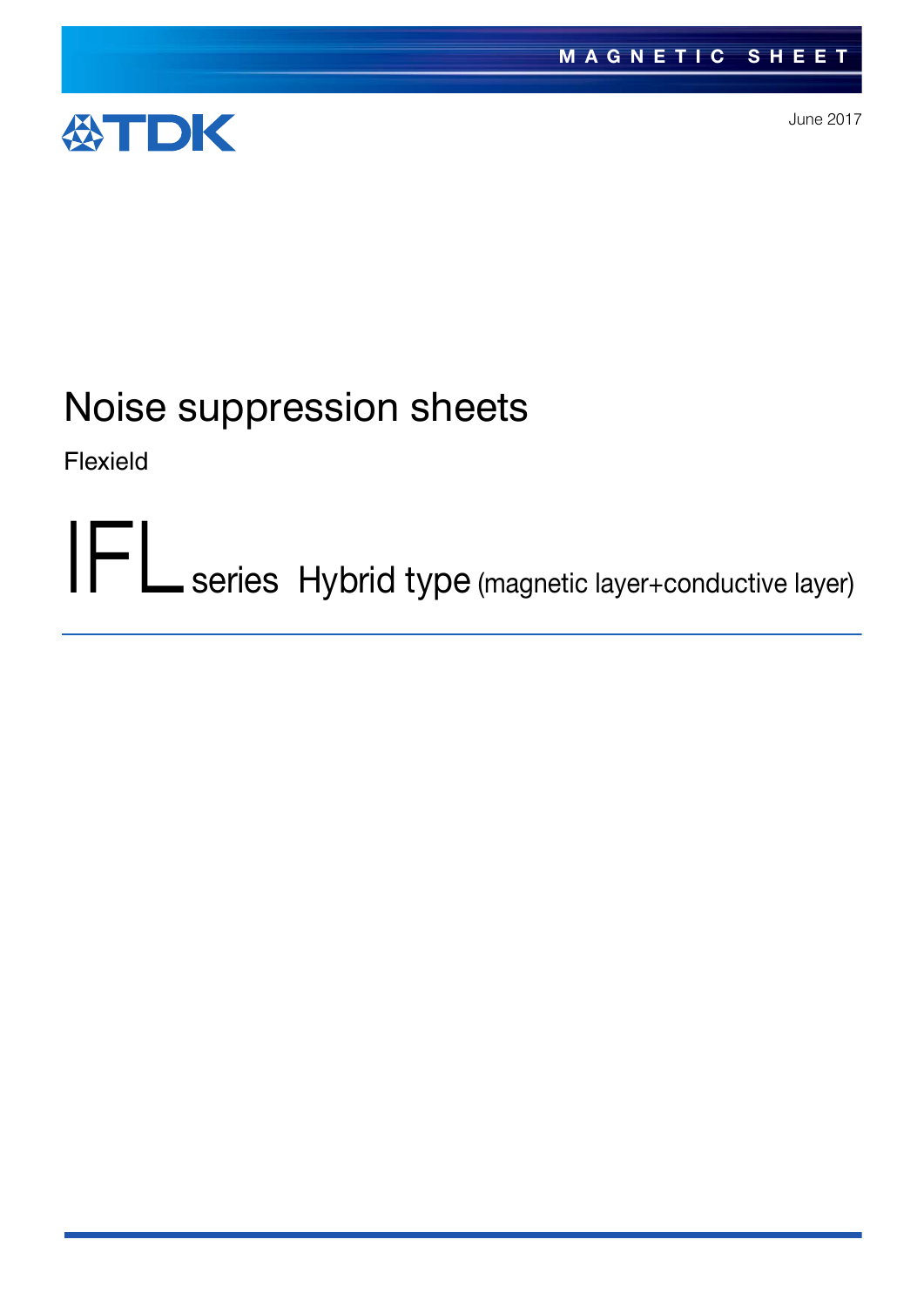## **REMINDERS FOR USING THESE PRODUCTS**

Before using these products, be sure to request the delivery specifications.

## **SAFETY REMINDERS**

Please pay sufficient attention to the warnings for safe designing when using these products.

### **REMINDERS**

 $\circ$  When mounting on live electrical part  $s$  directly, there is a fear that an insulation accident is caused, so please consider on the design in case of use.

- There is a fear that sullenness of double sided adhesive tape occurs, so please refrain from the use to a part where you wind repeatedly by which it's for the hinge part.
- $\bigcirc$  The products listed on this catalog are intended for use in automotive electronic equipment under a normal operation and use condition.

The products are not designed or warranted to meet the requirements of the applications listed below, whose performance and/or quality require a more stringent level of safety or reliability, or whose failure, malfunction or trouble could cause serious damage to society, person or property. When the damage occurs by having been used the products in the applications listed below or if you have special requirements exceeding the range or conditions set forth in the each catalog, please understand that the responsibility cannot be taken.

- (1) Aerospace/Aviation equipment
- (2) Transportation equipment (electric trains, ships, etc.)
- (3) Medical equipment
- (4) Power-generation control equipment
- (5) Atomic energy-related equipment
- (6) Seabed equipment
- (7) Transportation control equipment
- (8) Public information-processing equipment
- (9) Military equipment
- (10) Electric heating apparatus, burning equipment
- (11) Disaster prevention/crime prevention equipment
- (12) Safety equipment
- (13) Other applications that are not considered general-purpose applications

When designing your equipment even for automotive-purpose applications, you are kindly requested to take into consideration securing protection circuit/device or providing backup circuits in your equipment.

*<b>ATDK*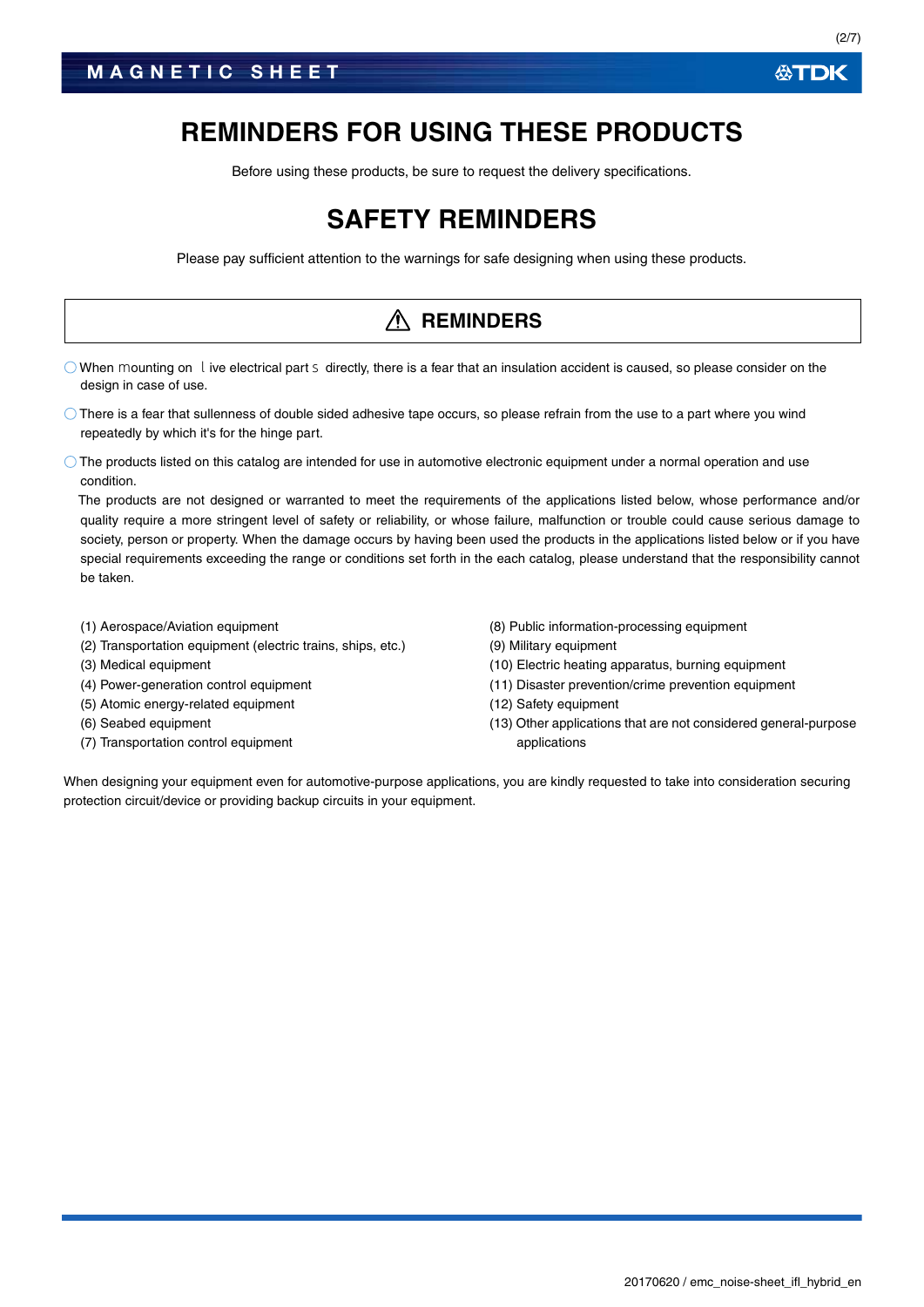## **Noise suppression sheets**

**Flexield**

## **Overview of IFL series Hybrid type (magnetic layer+conductive layer)**

#### **FEATURES**

- $\bigcirc$  In addition to the magnetic loss effect by a magnetic layer, the noise control effect by a conduction layer is demonstrated.
- As the sheet surface, it is lineup about two kinds, conductivity and insulation.
- $\bigcirc$  Has flexibility, it does not crack by impact or the like.
- $\bigcirc$  It excels in shape processability and can respond to various dimensions and shapes.
- $\bigcirc$  Offer by a roll shape is possible.

#### **APPLICATION**

- Electromagnetic noise measures of various kinds of electronic equipment
- Receiver sensitivity improvement of PEN input (inductive coupling type)
- Performance improvement of RFID (on metal correspondence)

#### **STANDARD PART NUMBER LIST**

| <b>Magnetic sheet</b> | <b>Magnetic sheet</b> | <b>Sheet</b> |  |
|-----------------------|-----------------------|--------------|--|
| material              | thickness             | dimensions   |  |
|                       | (mm)                  | (mm)         |  |
| IFL <sub>16</sub>     | 0.03                  | 300×200      |  |



RoHS Directive Compliant Product: See the following for more details.https://product.tdk.com/info/en/environment/rohs/index.html Halogen-free: Indicates that Cl content is less than 900ppm, Br content is less than 900ppm, and that the total Cl and Br content is less than 1500ppm.

∰TDK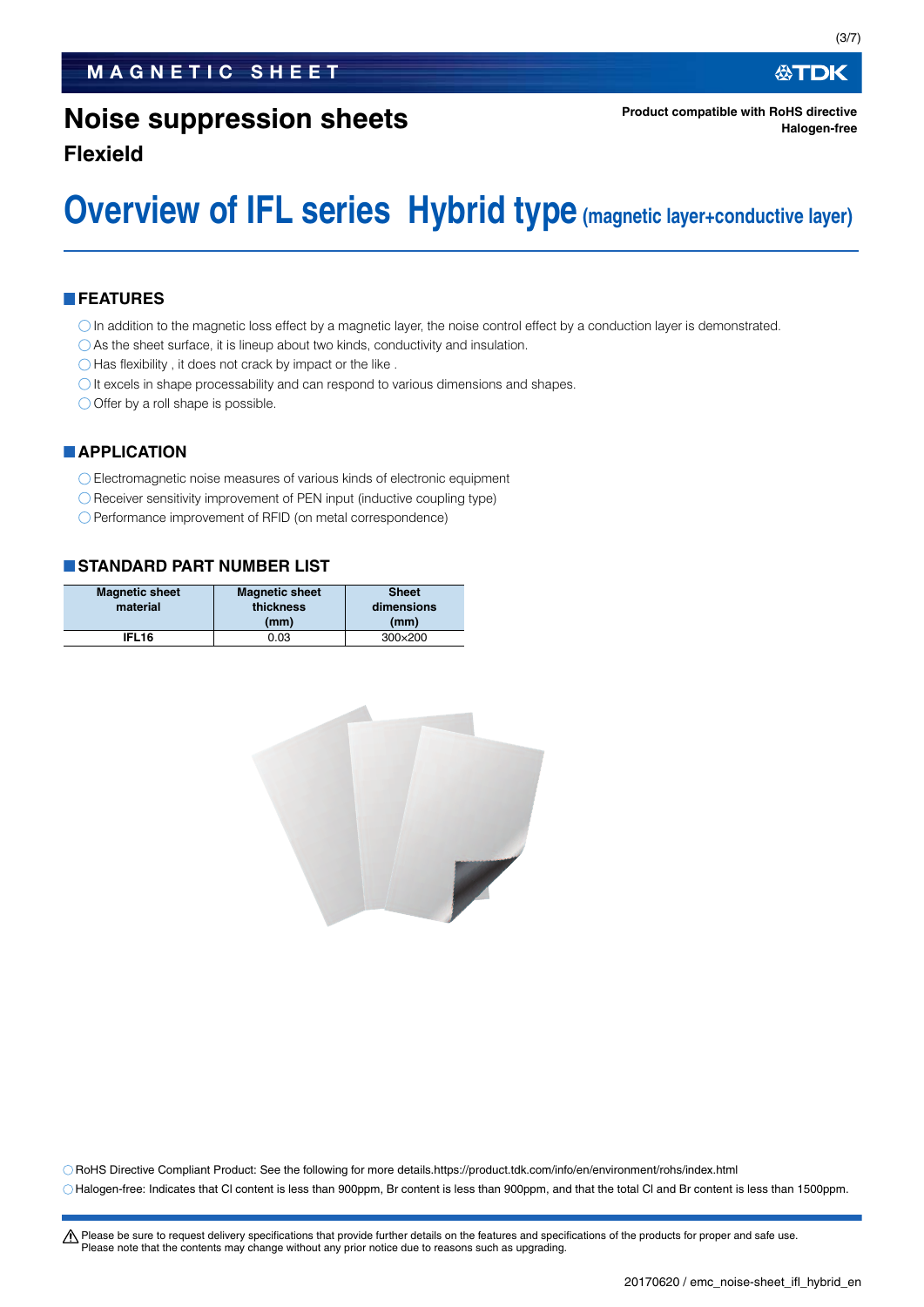## **IFL series Hybrid type (magnetic layer+conductive layer)**

#### **PART NUMBER CONSTRUCTION**



#### **STANDARD PART NUMBER LIST**

| <b>Material</b>   | <b>Standard</b><br>dimensionss<br>(mm) | <b>Magnetic sheet</b><br>thickness<br>(mm) | Surface state of<br>the surface film | <b>Part number</b> |
|-------------------|----------------------------------------|--------------------------------------------|--------------------------------------|--------------------|
| IFL <sub>16</sub> | 300×200                                | 0.03                                       | Magnetic layer                       | IFL16-030EB300X200 |
|                   |                                        |                                            | Insulating layer                     | IFL16-030GB300X200 |

Please be sure to request delivery specifications that provide further details on the features and specifications of the products for proper and safe use.<br>Please note that the contents may change without any prior notice d

**公TDK** 

20170620 / emc\_noise-sheet\_ifl\_hybrid\_en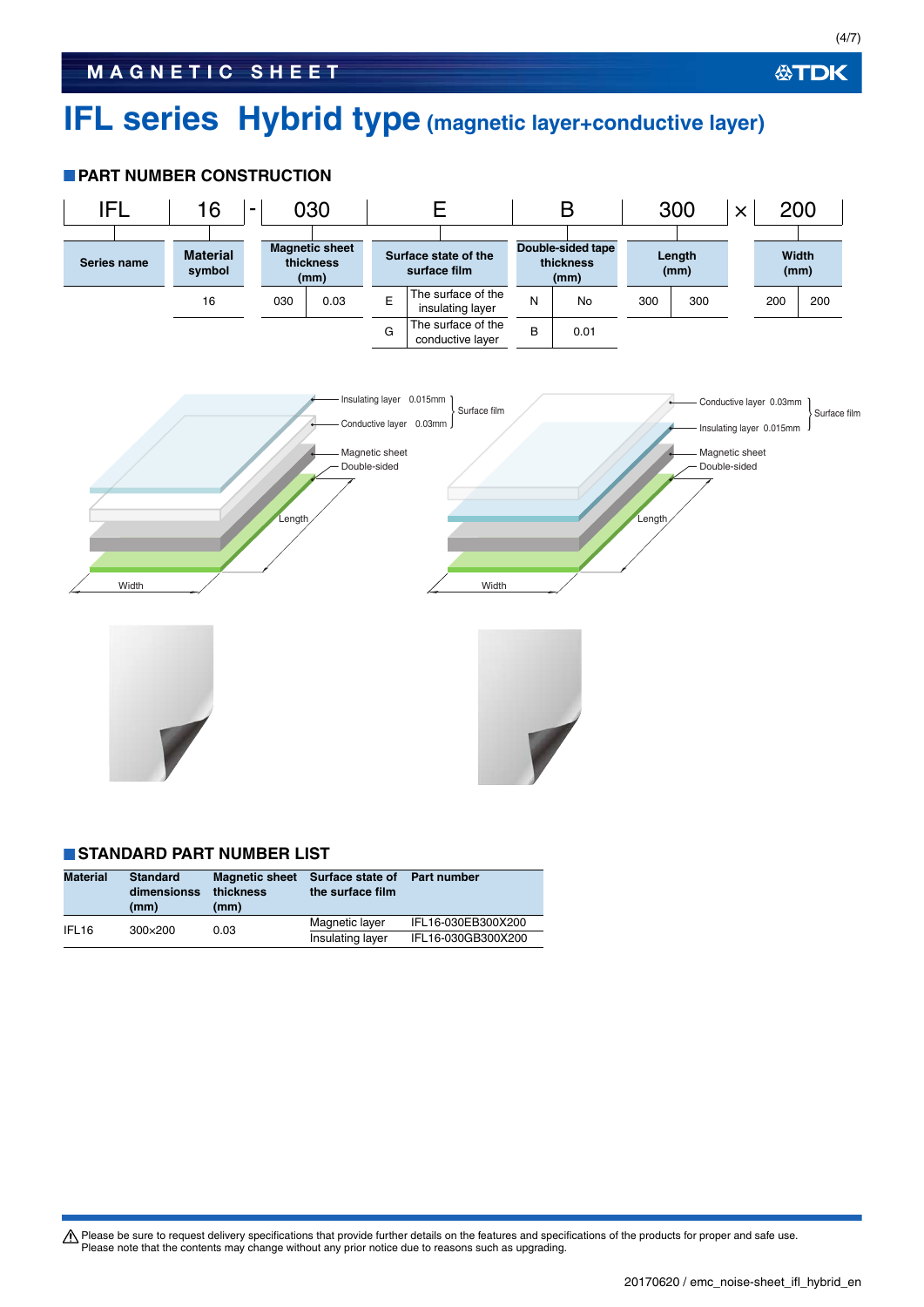## **IFL series Hybrid type (magnetic layer+conductive layer)**

#### **MATERIAL CHARACTERISTIC**

#### **MATERIAL CHARACTERISTIC SPECIFICATION TABLE**

| <b>Material name</b> | Recommended<br>frequency range | Relative permeability<br>(at 1MHz) | <b>Surface resistivity</b><br>$(\Omega/\text{sq.})$ min | <b>Thermal conductivity</b><br>$(W/m \cdot K)$ | <b>Operating temperature</b><br>range<br>(°C) |
|----------------------|--------------------------------|------------------------------------|---------------------------------------------------------|------------------------------------------------|-----------------------------------------------|
| IFL <sub>16</sub>    | 0.5 MHz to 10 GHz              | 220                                | 10k                                                     |                                                | $-40$ to $+85$                                |
|                      |                                |                                    |                                                         |                                                |                                               |

Material property is value of magnetic layer.

## 250 IFL16 µ' 200 Relative permeability Relative permeability 150 100 IFL16 µ'' 50  $\begin{smallmatrix} 0 \\ 1 \end{smallmatrix}$ 1 10 100 1000 1000 1000 1000 10000 10000 10000 10000 10000 10000 10000 10000 10000 10000 10000 10000 10000 100 Frequency (MHz) **SHIELD EFFECT** 0

#### **RELATIVE PERMEABILITY**



Please be sure to request delivery specifications that provide further details on the features and specifications of the products for proper and safe use.<br>Please note that the contents may change without any prior notice d

**公TDK**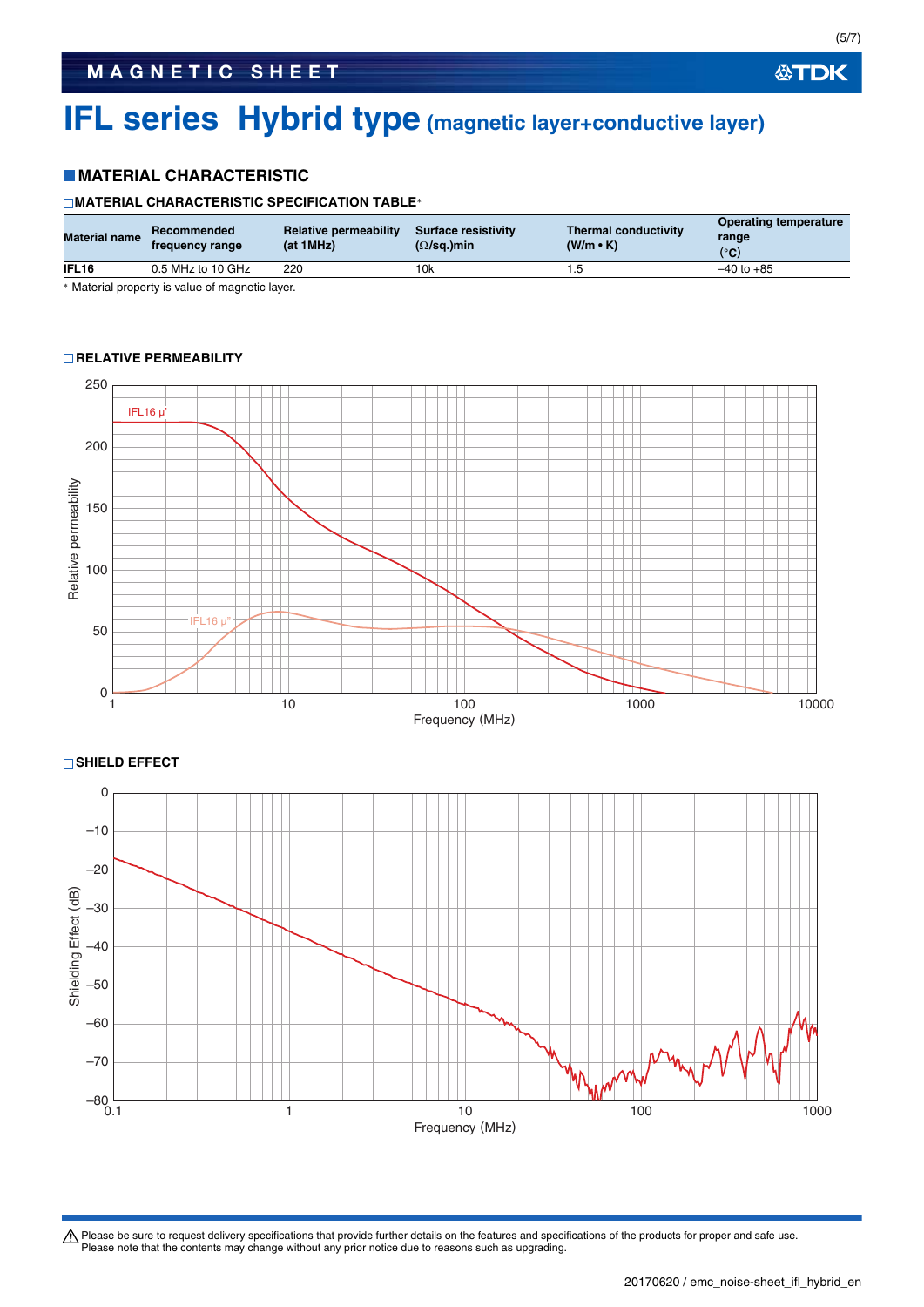## **IFL series Hybrid type (magnetic layer+conductive layer)**

#### **MATERIAL CHARACTERISTIC**

#### **NEIGHBORHOOD MAGNETIC FIELD ATTENUATION**



#### **NEIGHBORHOOD MAGNETIC FIELD ATTENUATION TESTING METHOD (Magnetic field measurement on the microstrip line)**



Please be sure to request delivery specifications that provide further details on the features and specifications of the products for proper and safe use.<br>Please note that the contents may change without any prior notice d

**公TDK**